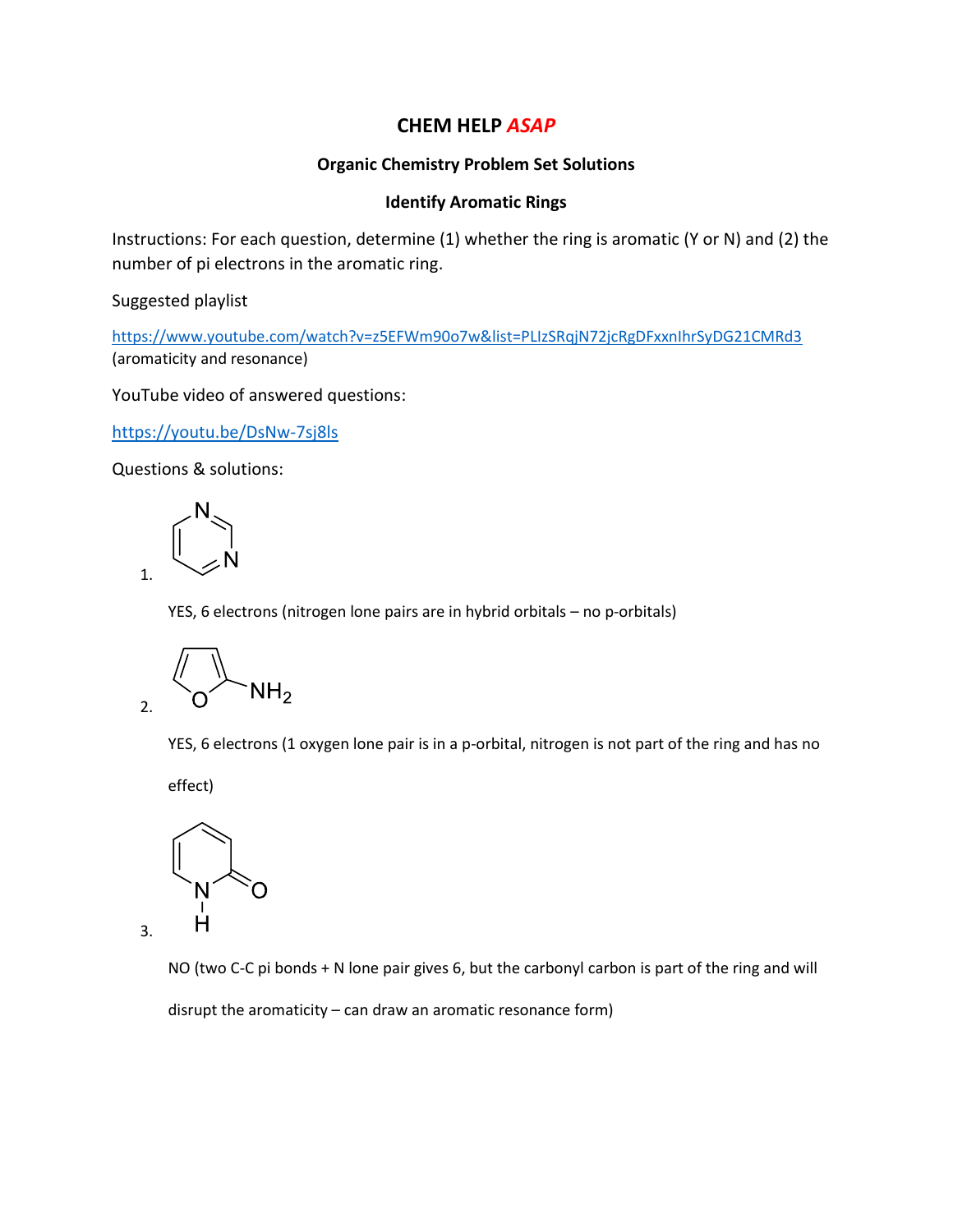

YES, 14 electrons (a large, 13-membered ring around the entire perimeter of the molecules gives 14 total electrons including the lone pair on carbon, which is in a p-orbital)



4.

5.

YES, 10 electrons (top nitrogen lone pair does not count and is in an sp2 hybrid orbital, lower nitrogen lone pair is in a p-orbital and does count)



NO (6 electrons is possible, but the CH2 in the ring is sp3 hybridized and does not allow the ring to be aromatic)



NO (the two pi bonds give 4 electrons and the nitrogen lone pair cannot be counted because it is in an sp2 hybrid, not a p-orbital)

$$
\begin{pmatrix} 0 \\ -z \\ 1 \end{pmatrix}
$$

8.

NO (the two pi bonds give 4 electrons but if each ring atom is sp2 hybridized then lone pairs on nitrogen and oxygen would also be added to give 8 electrons – not aromatic)